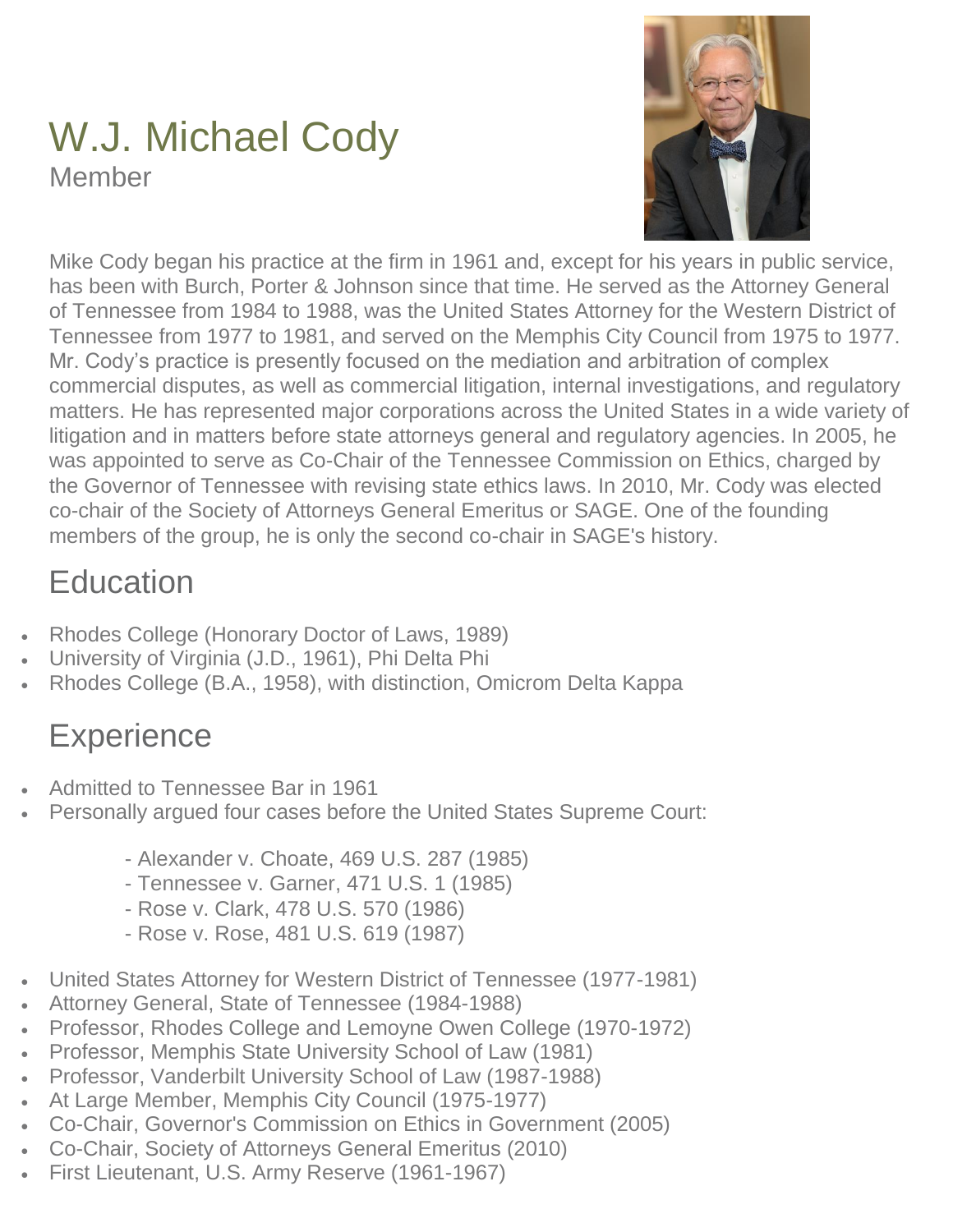### Legal and Professional Involvement

- Member, Judicial Council, State of Tennessee (1984-1988)
- Judicial Conference, State of Tennessee (1984-1988)
- Tennessee Code Commission (1984-1988)
- Tennessee Sentencing Commission (1984-1988)
- Attorney General's Advisory Committee of United States Attorneys (1979-1980)
- Past President, Southern Association of Attorneys General
- Tennessee Environmental Council
- Life Member, Sixth Circuit Judicial Conference
- Tennessee Supreme Court Commission on Dispute Resolution
- Advisory Group Chairman of Civil Justice Reform Act of 1990
- Past Chair, Tennessee Chapter of United States Supreme Court Historical Society
- Past Vice President, Tennessee Supreme Court Historical Society
- Member, Supreme Court Commission on Indigent Defense
- Memphis and Shelby County Sports Authority
- Chair, Memphis and Shelby County Crime Commission (1997-1998)
- Member, American Arbitration Association's National Panel of Arbitrators
- Past Chair, American College of Trial Lawyers' Attorney-Client Relations Committee
- Co-Chair for TBA Racial and Ethnic Diversity Task Force (2008)
- Member of the AAA National Roster of Neutrals

#### Professional Honors and Activities

- Recipient, Tri-State Defender Newspaper 65th Anniversary Legend Honor (2017)
- Recipient, Rhodes College Distinguished Alumni Award
- Member, Memphis, Tennessee, Federal, and American Bar Associations
- Fellow, Memphis Bar Foundation, Tennessee Bar Foundation, and American Bar **Foundation**
- Fellow, American College of Trial Lawyers
- Member, Tennessee Academy of Mediators and Arbitrators
- Member, Tennessee Supreme Court Board of Professional Responsibility (1990-1992)
- Recipient, Memphis Bar Association's Lawyer's Lawyer Award (2001)
- Recipient, Francis X. Bellotti Award, National Association of Attorneys General (2007)
- Recipient, National Bar Association's Outstanding Community Service Award (2008)
- Listed in Chambers USA: America's Leading Attorneys in Business
- Named ten times to the Best Lawyers in America® list in the practice areas of Arbitration and Mediation (2006-2015)
- Named Best Lawyers® "Lawyer of the Year" for Alternative Dispute Resolution in the Memphis area (2011)
- Named Best Lawyers® "Lawyer of the Year" for Arbitration in the Memphis area (2013)
- Named Best Lawyers® "Lawyer of the Year" for Mediation in the Memphis area (2014)
- Named to the "Top 100 Tennessee Super Lawyers" list (2009-2010)